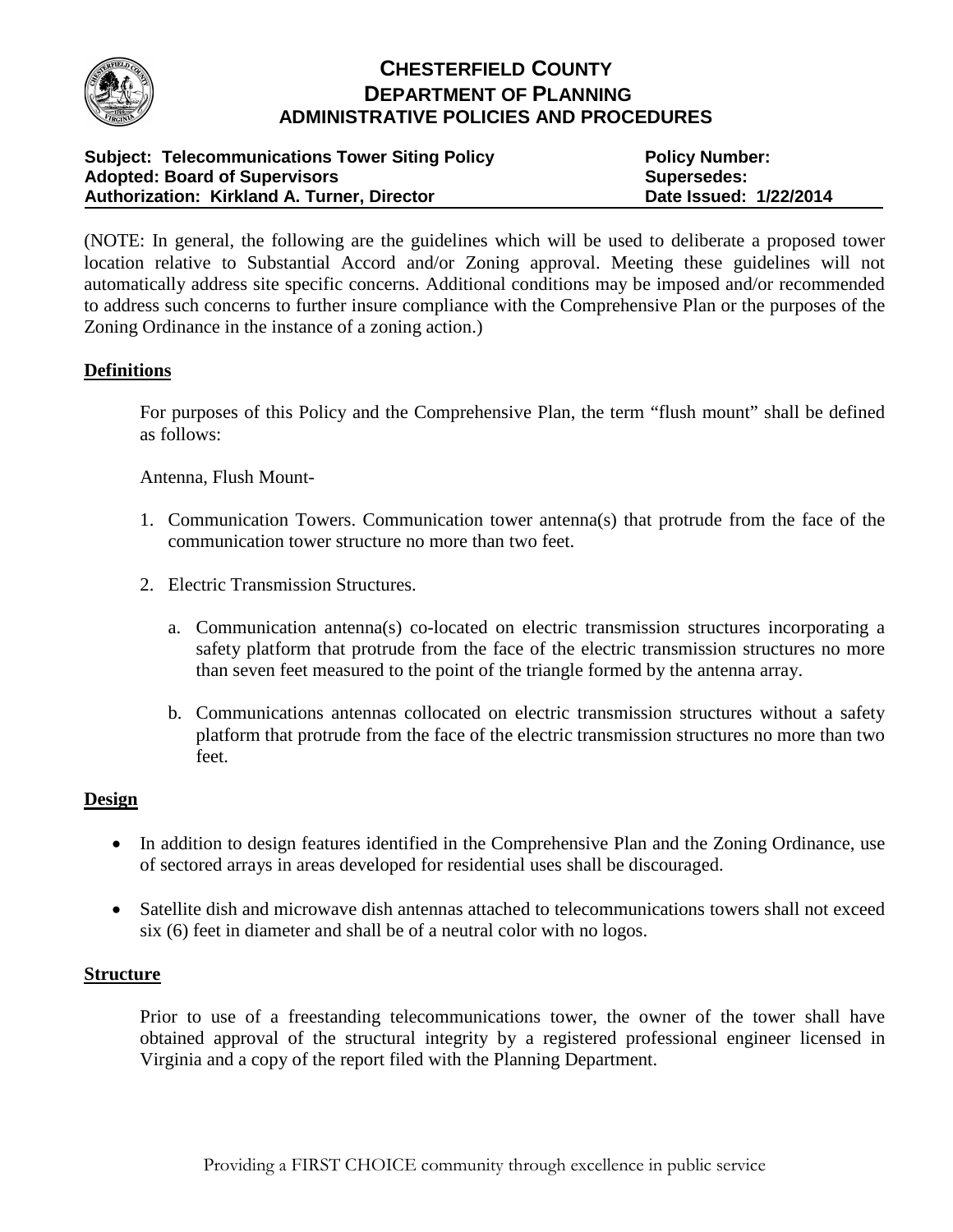## **Setbacks**

- From property line The minimum setback from the boundary of the property on which the telecommunications tower is located shall be the principal building setback for the zoning district or the "fall zone" as certified by a registered professional engineer licensed in Virginia, whichever is greater. If the "fall zone" establishes the setback, then the required certification shall be filed with the Planning Department at time of site plan review. No habitable structures or places where people gather shall be located within any "fall zone."
- From existing off-site dwellings The minimum setback from existing off-site dwellings shall be as follows:
	- 1. For towers one hundred (100) feet or less in height, the minimum setback shall be 200 feet.
	- 2. For towers greater than 100 feet in height, the minimum setback shall be 300 feet.
- From public rights-of-way The minimum setback from public rights-of-way shall be as follows:
	- 1. For towers one hundred (100) feet or less in height, the minimum setback shall be 50 feet;
	- 2. For towers greater than 100 feet in height, the minimum setback shall be 75 feet.
- Exceptions The minimum setback requirements from off-site dwellings and from public rightsof-way, as noted above, may be decreased or waived, at the determination of the Planning Commission, if a substantial stand of vegetation is preserved within the setback from the property line/fall zone. This preservation would not prohibit the removal of vegetation to accommodate access or the placement of ground-mounted equipment.

### **Signs**

No advertising sign of any type, except signs which may be required by State or Federal guidelines, shall be placed on a telecommunications tower or related facility.

### **Security**

The base of the telecommunications tower and related facilities shall be enclosed by a minimum six (6) foot high fence designed to preclude trespassing. A detailed plan depicting this requirement shall be submitted to the Planning Department for approval in conjunction with site plan review. If the telecommunications tower site is located within a fenced area, or otherwise secured area where access is controlled solely by the service provider/operator, as determined by the Planning Department, then no other fence shall be required.

### **Screening**

The base of the telecommunications tower and accessory ground mounted equipment or structures shall be screened from adjacent properties by evergreen plantings. If security fencing is required, then the evergreen plantings shall be located between the security fence and the property line. If security fencing is not required, the evergreen plantings shall be located within the lease area and no more than twenty (20) feet from the items to be screened. The evergreens shall have an initial